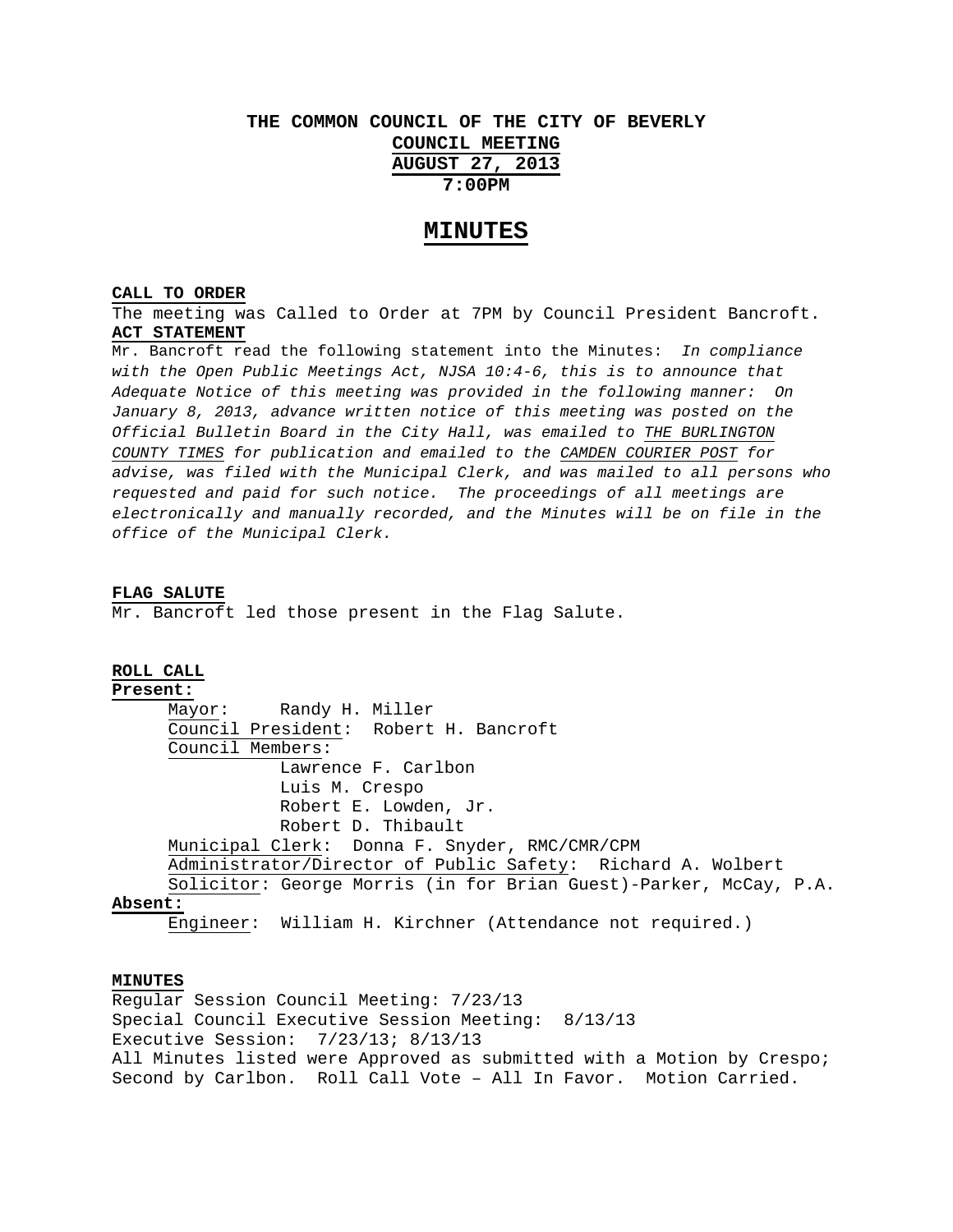#### **PRESENTATION**

"Safety on the Agenda" – Hardenbergh Insurance Group – Risk Management Consultant for the City of Beverly. Joe Henry and Bonnie Rick presenting.

Ms. Rick reviewed the ongoing safety efforts in the City relative to meeting the requirements of the BURLCOJIF. (See attached Presentation packet.)

#### **ORDINANCES**:

#### **ORDINANCE 2013-7: SECOND READING/PUBLIC HEARING**

An Ordinance establishing a four-way Stop Sign controlled intersection at Bentley Avenue and Pine Street pursuant to the authority of N.J.S.A. 39:4-197. There being no Public Comment on this Ordinance, Motion to Adopt by Crespo; Second by Thibault. Roll Call Vote – All ayes. Motion Carried.

#### **RESOLUTIONS**

#### **RESOLUTION 2013-138A - CONSENT AGENDA**

For approval of Resolutions 2013-138 through and including 2013-143, and Resolutions 2013-146 and 2013-148 by "Consent Agenda". *Note that Consent Agenda items are not individually discussed. A Resolution approving the "Consent Agenda" (which may or may not include the reading of the list of items appearing on the Consent Agenda) is Moved, Seconded, and Voted upon as one item by the Governing Body. If any discussion is requested on same, it is removed from the "Consent Agenda" to the Regular Agenda.* After being read by title, Motion to Approve Resolutions as stated above made by Crespo; Second by Lowden. Roll Call Vote – All Ayes. Motion Carried

**RESOLUTION 2013-138:** A Resolution permanently appointing Donna S. McIlvaine in her position as Beverly City Municipal Court Administrator effective this date, continuing the current office schedule of three(3) eight(8)-hour days on Tuesday, Wednesday, and Thursday, no Benefits, at an annual salary of \$32,000 with On-Call Services included, based on Certification of Funds by the Beverly City CFO.

## **RESOLUTION 2013-139:**

A Resolution approving price proposal for Engineering Design, Bidding, and Optional Constructional Services for Mulch Replacement at Talbot Hall Park and Farnum Park (see attached).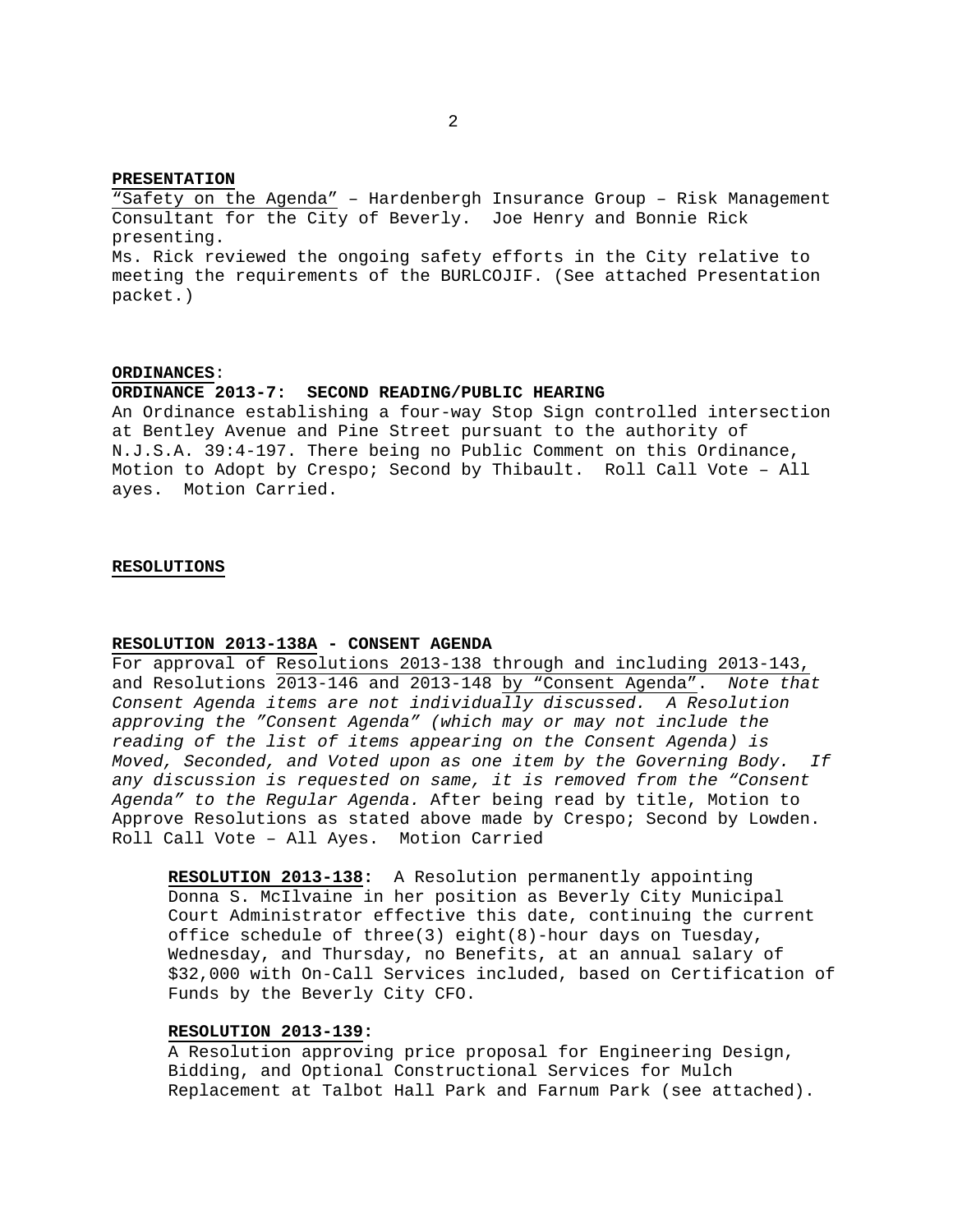## **RESOLUTION 2013-140**

A Resolution approving Mercantile License Renewals for the 2013- 14 Licensing Year to Newsome Tax and Accounting Service located at 121 Walnut Street, Beverly, NJ 08010, conditioned upon all paperwork being submitted, all fees being paid, and all taxes being current.

## **RESOLUTION 2013-141**

A Resolution approving Mercantile License Renewals for the 2013- 14 Licensing Year to Tent-Tations, LLC, located at 121 Walnut Street, Beverly, NJ 08010, conditioned upon all paperwork being submitted, all fees being paid, and all taxes being current.

#### **RESOLUTION 2013-142**

A Resolution approving Mercantile License Renewal for the 2013-13 Licensing Year to Langscapes, LLC, 331 Putnam Street, Beverly, NJ 08010, conditioned upon all paperwork being submitted, all fees being paid, and all taxes being current.

## **RESOLUTION 2013-143**

A Resolution approving Raffle License Application #2013-RA-1 to Jesus, The Good Shepherd Church, 101 Middleton Street, Riverside, NJ 08075, for Off-Premise Raffle to be held on Sunday, September 22, 2013 at 3:30PM at St. Joseph's Church, 805 Warren Street, Beverly, NJ 08010, conditioned upon all fees being paid, all prior approvals being received, and all required documentation being in order.

#### **RESOLUTION 2013-146**

A Resolution authorizing entrance into a Memorandum of Understanding between the State of New Jersey Office of Emergency Management and the City of Beverly.

## **RESOLUTION 2013-148**

A Resolution authorizing the Beverly City Administrator to complete and submit the City's Hazard Mitigation Plan to the New Jersey State Office of Emergency Management.

-------------------------

#### **RESOLUTION 2013-144**

A Resolution approving Discharge of Mortgage on Beverly City Property Block 739/Lot 6, also known as 529 Melbourne Avenue (RCA-Evesham #1). Discussion was had relative to Mr. Crespo's concern that Council would be setting a precedent in using the date of "signing" as opposed to the date of "completion" for said RCA; whether or not the bank foreclosed, they should be held accountable for the final three months. Mr. Thibault felt that our Attorney had already reviewed and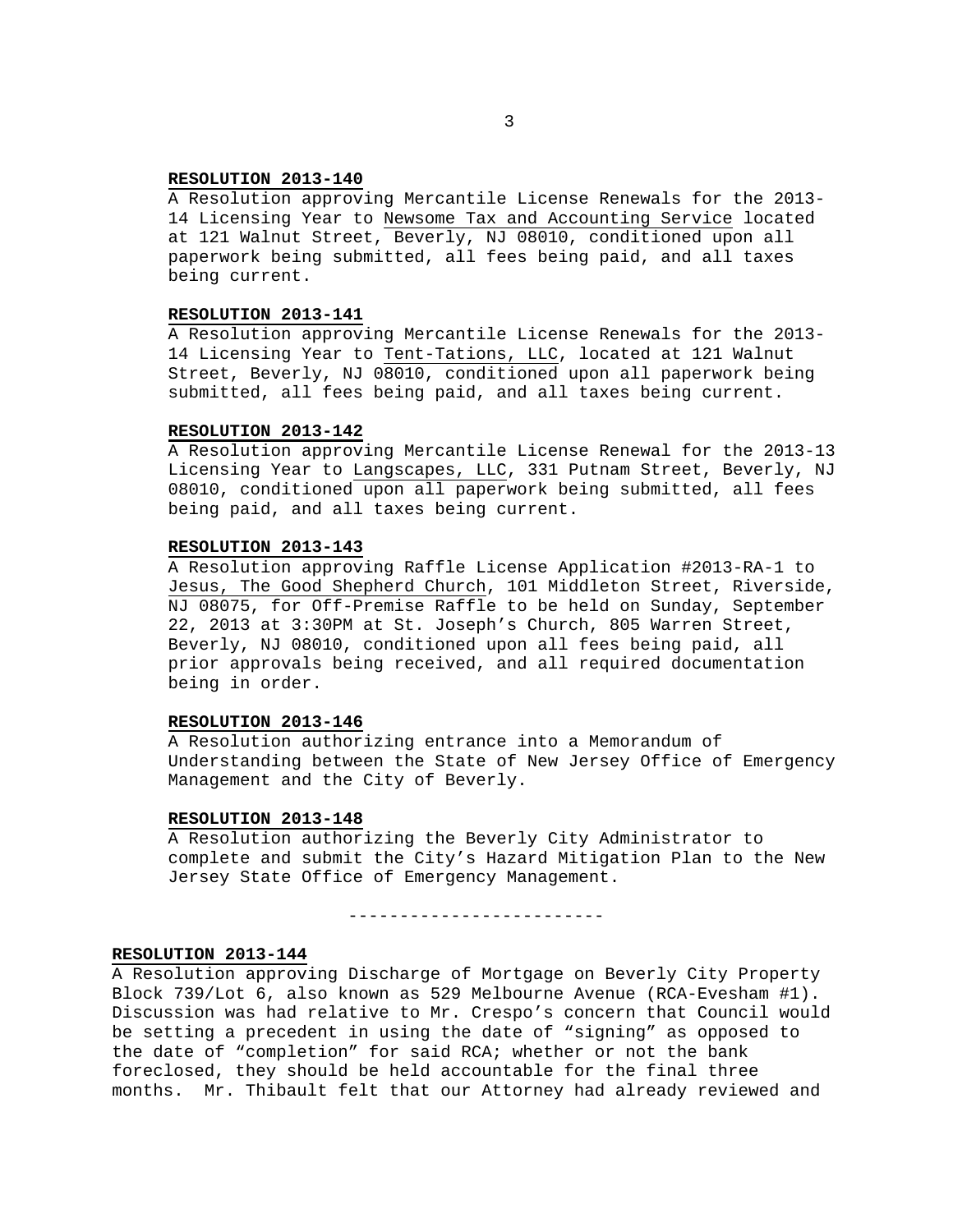stated his approval for Discharge and we should go with his recommendation. Motion to Approve by Lowden; Second by Thibault. Roll Call Vote ~ All Ayes, except Crespo and Carlbon – No. Motion Carried.

## **RESOLUTION 2013-145**

A Resolution to approve new Beverly City Community Events Forms. Discussion was had on said forms (see attached). The Clerk voiced her concern that no prior review/approvals were included, and no notation was being made that these forms were in conjunction with the already Council approved "Peddlers/Vendors/Solicitors" Permit form. It was stated by the Solicitor that these being only informational record keeping forms they should be fine. The Administrator will check with Hardenbergh relative to any insurance concerns. Motion to Approve by Thibault; Second by Lowden. Roll Call Vote – All Ayes

#### **RESOLUTION 2013-147**

A Resolution authorizing entrance into a Memorandum of Understanding between the State of New Jersey Division of Local Government Services and the City of Beverly relative to the award of Transition Aid. Upon review and clarification by the Administrator, Motion to Approve by Thibault; Second by Lowden. Roll Call Vote – All Ayes. Motion Carried.

## **OLD BUSINESS:**

NJ League of Municipalities 98<sup>th</sup> Annual Convention Update. The Clerk took a count on those requiring Registration for the League at \$55.00 per Registration paid by the City. She also took count for anyone requiring hotel reservations which would be paid for by the attendee. Those employees requesting attendance for CEU's towards their respective Certifications are to have a memo to the Administrator re same. She will distribute any additional updates as they come.

Comcast Cable Franchise Renewal Update. The Clerk advised re the Cable Franchise Renewal Timetable that's closing in. The City's contract is up in September of 2014 and there are certain requirements that must be met. The Solicitor will review the packet that will be forwarded to him for same and advise Council.

## **NEW BUSINESS:**

Auction, through Willingboro Township, of the Beverly City 122 Police Vehicle and the Beverly City 1996 Public Works Truck. Upon discussion and with the completion of the required paperwork as:

## **RESOLUTION 2013-149**

Motion to Approve by Crespo; Second by Lowden. Roll Call Vote – All Ayes. Motion Carried.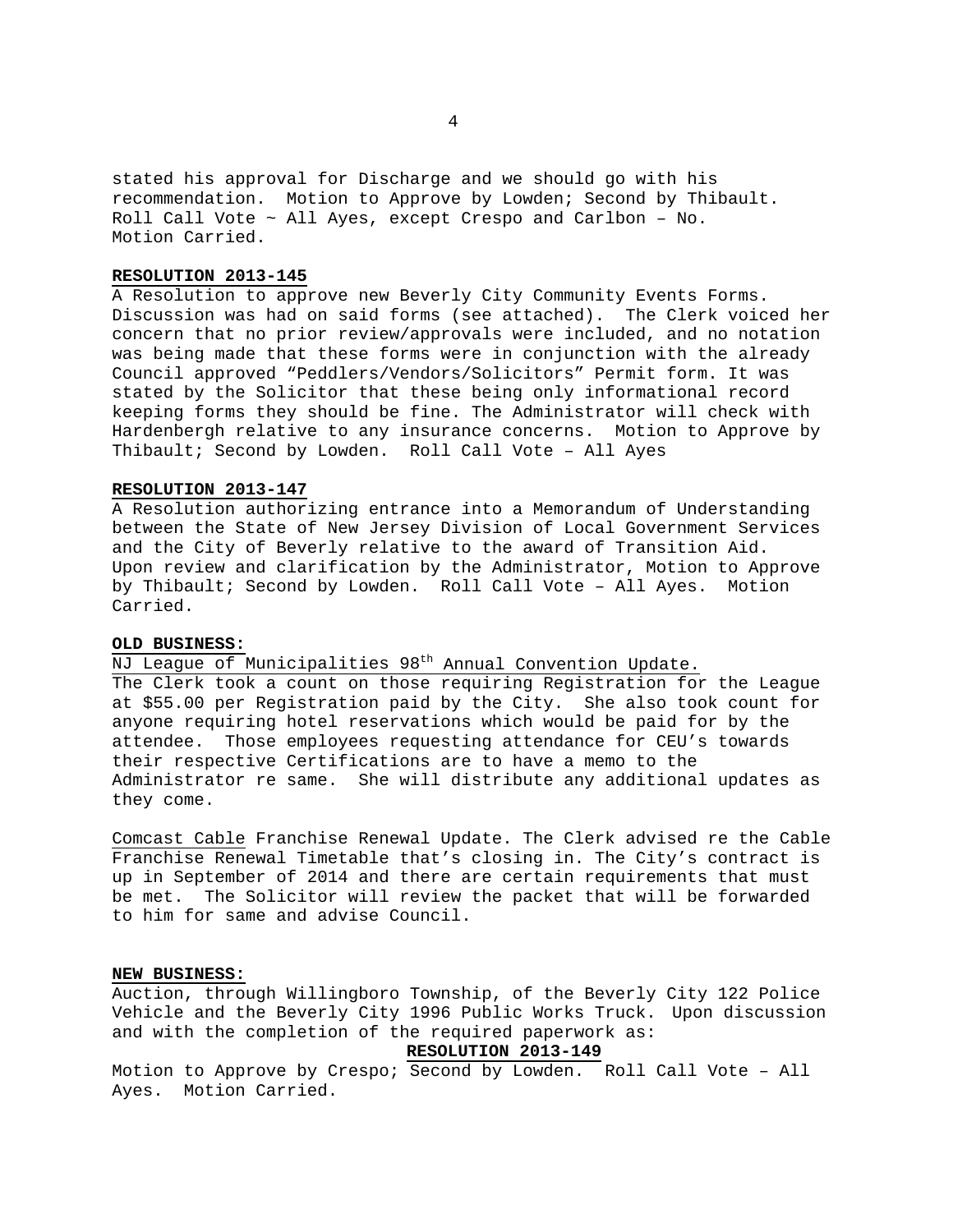## **BILL LISTS**

Review and Approval of the August 14 and 27, 2013 Bill Lists. Upon review and discussion, Motion to Approve by Crespo; Second by Thibault. Roll Call Vote – Al Ayes, except Crespo Abstain on #1322. Motion Carried.

#### **CORRESPONDENCE**

*(Note that all Correspondence will be handled/filed by and in the Office of the Municipal Clerk.)*  Mayor Miller read the following Correspondence to those in attendance: Burlington County - Bicycle Facilities Inventory; NJ League of Municipalities – Legislative Bulletin; Clean Communities – Re 9/21/13 International Coastal Cleanup Info. He also advised re the following add-ons: Delanco's meeting on their Ordinance 2013-9 relative to their Land Use issues; Meals on Wheels info from Burlington County.

#### **COMMENTS/REPORTS**

#### **Mayor**

Mayor Miller praised Administrator/Public Safety Director Wolbert for spearheading the publicized party event that was to take place at a Beverly City vacant residence this past weekend. Mr. Wolbert adeptly handled the situation, notifying surrounding towns, the State Police, NJ Division of Alcoholic Beverage Control, etc., so that the event was shut down before it began. Congratulations to Mr. Wolbert and all Police involved.

## **Council**

Mr. Thibault stated that the Public has a right to address Council individually or as a body both publically or privately if confidential regarding the performance of our Council or Administration, and that they should please feel free to do so. Mr. Thibault additionally stated that Mr. Wolbert did an amazing job relative to the event this past weekend and that the City Hall Staff did a good job.

Mr. Carlbon thanked Administrator Wolbert and the Police relative to the "Project X" event. Without his handling, this would have been a real disaster. He additionally stated that Volunteers are needed for rides, games, and directing traffic for Community Day on September 28. Contact him or Mary Ellen Knudson for more information.

Mr. Lowden advised that a Satisfactory Report was given to the Bethel AME Church kitchen and Youth Camp as reported by the Burlington County Board of Health. Additionally, September is National Immunization Month, so relative to same – check with the County by calling 609-826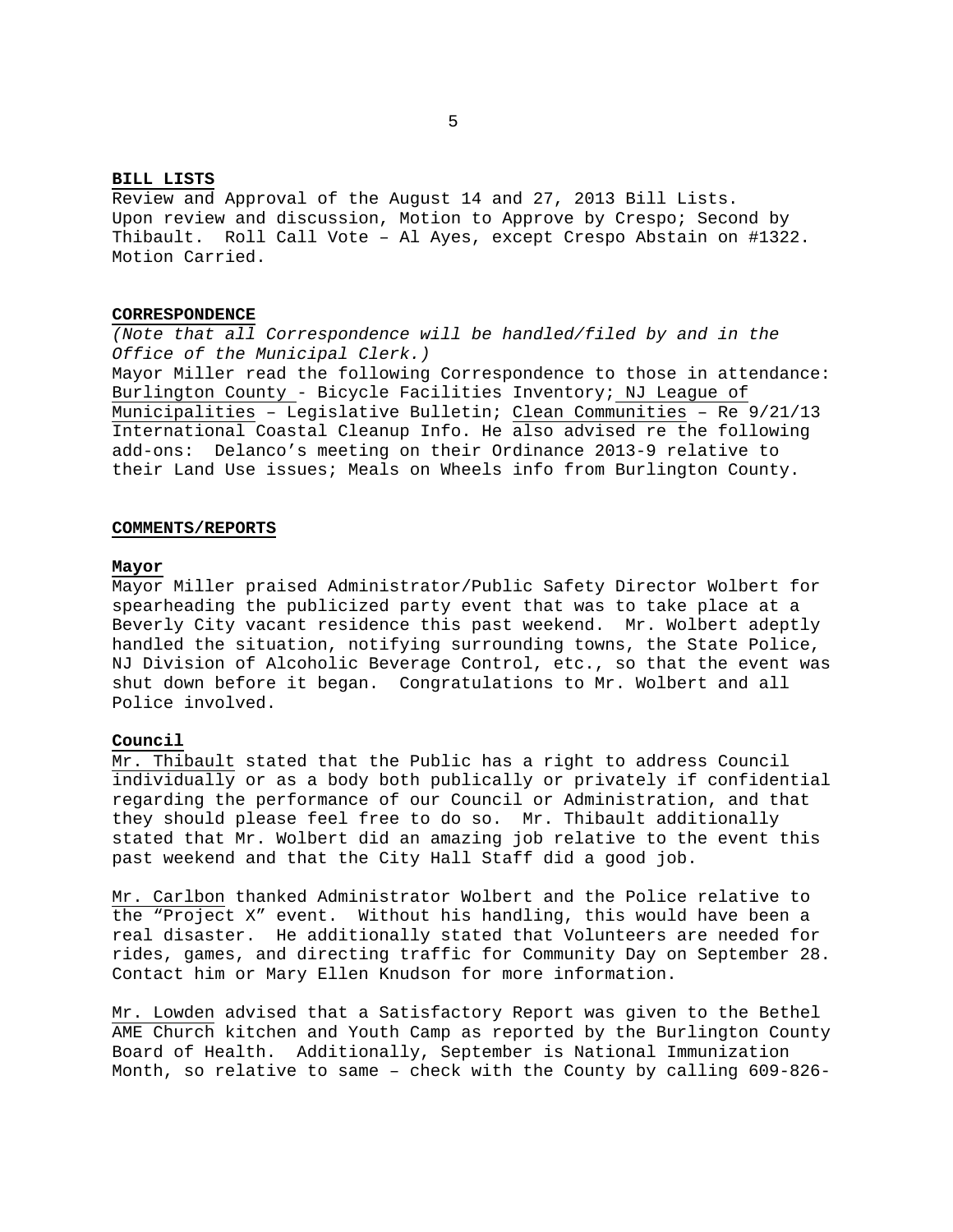4860 for more information. He also reminded everyone to talk to Council if there are questions on any issues.

# Administrator/Public Safety Director

Mr. Wolbert updated Council and those present on the following:

 $\sim$  He introduced Court Administrator Donna McIlvaine whom he said has already been an asset to the City by cleaning up adjudications. She has already had a training session with the Beverly Police as well, opening up important lines of communication. Her in office hours are every Tuesday, Wednesday, and Thursday 9A-5P.

 $\sim$  The "Project X" event that was to take place on Saturday, August 24, was originally planned for Riverside, the moved to Beverly. Deterrence coordination was a team effort via the County Intelligence Agency; ABC contact via the Clerk; Emergency Squad; Fire Department. Supposedly another event is planned for August 31. All have been so advised, but there has been no further information re same.

~ The City now has two new Officers fully outfitted and on the street.

 $\sim$  Re the Northwest Roads - the curbs and aprons are done. Nothing can be done on Wheatley at this time. NJDOT is allowing us to leave this grant open and roll it into next year's grant (\$40,000.00).

 $\sim$  Warren Street - Arawak says they are done but are working with the County as there are still issues.

~ Reminder that School opens September 5, 2013.

 $\sim$  Mr. Wolbert is working on completion of two Memorandums of Understanding, one for Transition Aid and one for the Office of Emergency Management (relative to future receipt of FEMA dollars).

 $\sim$  Advise was given re the need for the repair of the storm drain down Magnolia. Replacement is needed to the outfall at the river. A combination of grants will be used to attempt to limit out of pocket expense.

Professionals – Nothing additional at this time.

Clerk – Nothing additional at this time.

Tax Collector – Report for July, 2013. Motion to Approve the July 2013 Tax Report made by Crespo; Second by Thibault. Roll Call Vote – All Ayes. Motion Carried. Mr. Wolbert advised that the Tax Collector advised today that the City is 90% posted as of today!